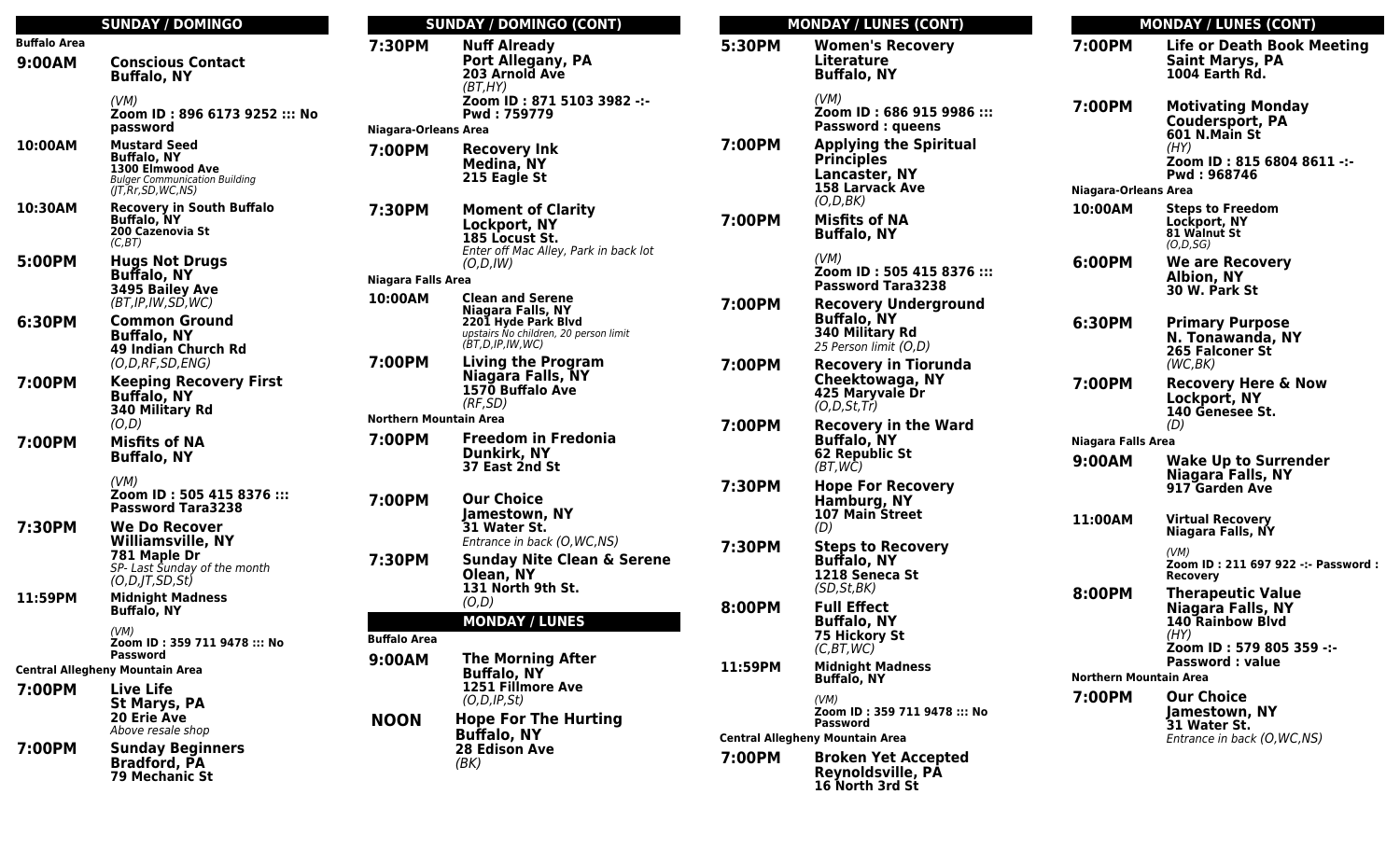|                                        | <b>TUESDAY / MARTES</b>                                                                              |  |
|----------------------------------------|------------------------------------------------------------------------------------------------------|--|
| <b>Buffalo Area</b>                    |                                                                                                      |  |
| 9:00AM                                 | <b>The Morning After</b><br><b>Buffalo, NY</b><br>1251 Fillmore Ave<br>(O, D, IP, St)                |  |
| 7:00PM                                 | Lost Dreams Awaken<br>Lancaster, NY<br><b>55 Pleasant Ave</b><br>(BT.D)                              |  |
| 7:00PM                                 | <b>Misfits of NA</b><br><b>Buffalo, NY</b><br>(VM)                                                   |  |
|                                        | Zoom ID: 505 415 8376 :::<br><b>Password Tara3238</b>                                                |  |
| 7:00PM                                 | <b>The Why Group</b><br><b>Buffalo, NY</b><br>2784 Seneca St.<br>Speaker on 3rd Tuesday (BT,D,IW,So) |  |
| 7:30PM                                 | <b>To Live and Die In NA</b><br><b>Buffalo, NY</b><br><b>340 Military Ave</b><br>(C,WC)              |  |
| 8:00PM                                 | <b>Cool Beans</b><br><b>Hamburg, NY</b><br>107 Main St<br>(C,BT)                                     |  |
| 8:00PM                                 | <b>Make It Happen</b><br>Williamsville, NY<br>4275 S. Harris Hill Rd<br>$(D,$ JT, WC, BK)            |  |
| 11:59PM                                | <b>Midnight Madness</b><br><b>Buffalo, NY</b>                                                        |  |
|                                        | (VM)<br>Zoom ID: 359 711 9478 ::: No<br>Password                                                     |  |
| <b>Central Allegheny Mountain Area</b> |                                                                                                      |  |
| 7:00PM                                 | <b>A Second Chance</b><br><b>Roulette, PA</b><br>9 Fishing Creek Rd                                  |  |
| 7:00PM                                 | <b>Just For Today</b><br><b>Bradford, PA</b><br><b>15 St Francis Dr</b>                              |  |
| Niagara-Orleans Area                   |                                                                                                      |  |
| 10:05AM                                | <b>Principles Before Personalities</b><br>Lockport, NY<br>75 East Ave<br>(BT)                        |  |

### **TUESDAY / MARTES (CONT) 7:00PM Desperately Seeking Solutions Lockport, NY 41 Main St** (BT) **Niagara Falls Area 9:00AM Wake Up to Surrender Niagara Falls, NY 917 Garden Ave 11:00AM Virtual Recovery Niagara Falls, NY** (VM) **Zoom ID : 211 697 922 -:- Password : Recovery 5:30PM Women of Worth Niagara Falls, NY 1039 19th St 8:00PM Why are we here Niagara Falls, NY 822 Cleveland Ave Northern Mountain Area 7:00PM Fresh Start Jamestown, NY 410 North Main St** Entrance on 4th St **WEDNESDAY / MIÉRCOLES Buffalo Area 9:00AM The Morning After Buffalo, NY 1251 Fillmore Ave** (O,D,IP,St) **NOON Hope For The Hurting Buffalo, NY 28 Edison Ave** (BK) **NOON Simplicity Getzville, NY 995 Dodge Rd** (O,D) **2:00PM I Qualify Buffalo, NY** (VM) **Zoom ID : 795 3435 4048 : No Password**

|                                        | <b>WEDNESDAY / MIÉRCOLES (CONT)</b>                                                  |                               | <b>WEDNESDAY / MIÉRCOLES (CONT)</b>                                                        |  |
|----------------------------------------|--------------------------------------------------------------------------------------|-------------------------------|--------------------------------------------------------------------------------------------|--|
| 6:00PM                                 | <b>Honest Solutions</b><br><b>Buffalo, NY</b><br>75 Hickory St.                      | 7:00PM                        | <b>Complete Defeat</b><br><b>Clarence, NY</b><br>7720 Goodrich Rd                          |  |
| 7:00PM                                 | <b>Misfits of NA</b><br><b>Buffalo, NY</b><br>(VM)                                   | 8:00PM                        | <b>Gratitude Speaks</b><br>Lockport, NY<br><b>7145 Fieldcrest Drive</b>                    |  |
|                                        | Zoom ID: 505 415 8376 :::<br><b>Password Tara3238</b>                                | <b>Niagara Falls Area</b>     | (BK)                                                                                       |  |
| 7:30PM                                 | <b>We Are Responsible</b><br><b>West Seneca, NY</b><br>1345 Indian Church Rd<br>(BT) | 9:00AM                        | <b>Wake Up to Surrender</b><br>Niagara Falls, NY<br>917 Garden Ave                         |  |
| 8:00PM                                 | <b>Alive and Free</b><br><b>Williamsville, NY</b><br>781 Maple Rd                    | 11:00AM                       | <b>Virtual Recovery</b><br>Niagara Falls, NY<br>(VM)<br>Zoom ID: 211 697 922 -:- Password: |  |
| 8:00PM                                 | (BK)<br><b>Never Too Late</b><br><b>Buffalo, NY</b><br>1251 Fillmore Ave             | 5:00PM                        | Recovery<br><b>Serenity Shack</b><br>Niagara Falls, NY<br><b>431 Memorial Parkway</b>      |  |
| 11:59PM                                | <b>Midnight Madness</b><br><b>Buffalo, NY</b><br>(VM)                                | 8:00PM                        | <b>Sunrise</b><br><b>Niagara Falls, NY</b><br>800 Niagara Ave                              |  |
|                                        | Zoom ID : 359 711 9478 ::: No<br>Password                                            | <b>Northern Mountain Area</b> | (D)                                                                                        |  |
| <b>Central Allegheny Mountain Area</b> |                                                                                      |                               |                                                                                            |  |
| 7:00PM                                 | <b>Mid Week Retreat</b><br>Galeton, PA<br>111 Germaina St.                           | 7:30PM                        | Fresh Air<br>Olean, NY<br>131 N. 9th St                                                    |  |
|                                        |                                                                                      | <b>THURSDAY / JUEVES</b>      |                                                                                            |  |
| 7:00PM                                 | <b>Second Chance Survivors</b><br><b>Punxsutawney, PA</b>                            | <b>Buffalo Area</b>           |                                                                                            |  |
|                                        | 466 Harmony Rd                                                                       | 9:00AM                        | <b>The Morning After</b><br><b>Buffalo, NY</b>                                             |  |
| 8:00PM                                 | <b>Wednesday Night</b><br><b>Newcomers</b>                                           |                               | 1251 Fillmore Ave<br>(O.D.IP.St)                                                           |  |
|                                        | St. Marys, PA<br><b>20 Erie Áve</b>                                                  | 12:30PM                       | <b>Changing Our Ways</b><br><b>West Seneca, NY</b><br>3512 Clinton St<br>(BT)              |  |
| 8:00PM                                 | <b>You Share, We Care</b><br><b>Smethport, PA</b><br><b>309 Fulton St</b>            | 12:30PM                       | <b>Recovery On Elmwood</b><br><b>Buffalo, NY</b><br>695 Elmwood Ave<br>(IW)                |  |
| <b>Niagara-Orleans Area</b>            |                                                                                      | 2:00PM                        | I Qualify                                                                                  |  |
| 1:00PM                                 | <b>A New Way To Live</b><br>Lockport, NY<br>33 Ontario St<br>(O,D)                   |                               | <b>Buffalo, NY</b><br>(VM)<br>Zoom ID: 795 3435 4048: No<br><b>Password</b>                |  |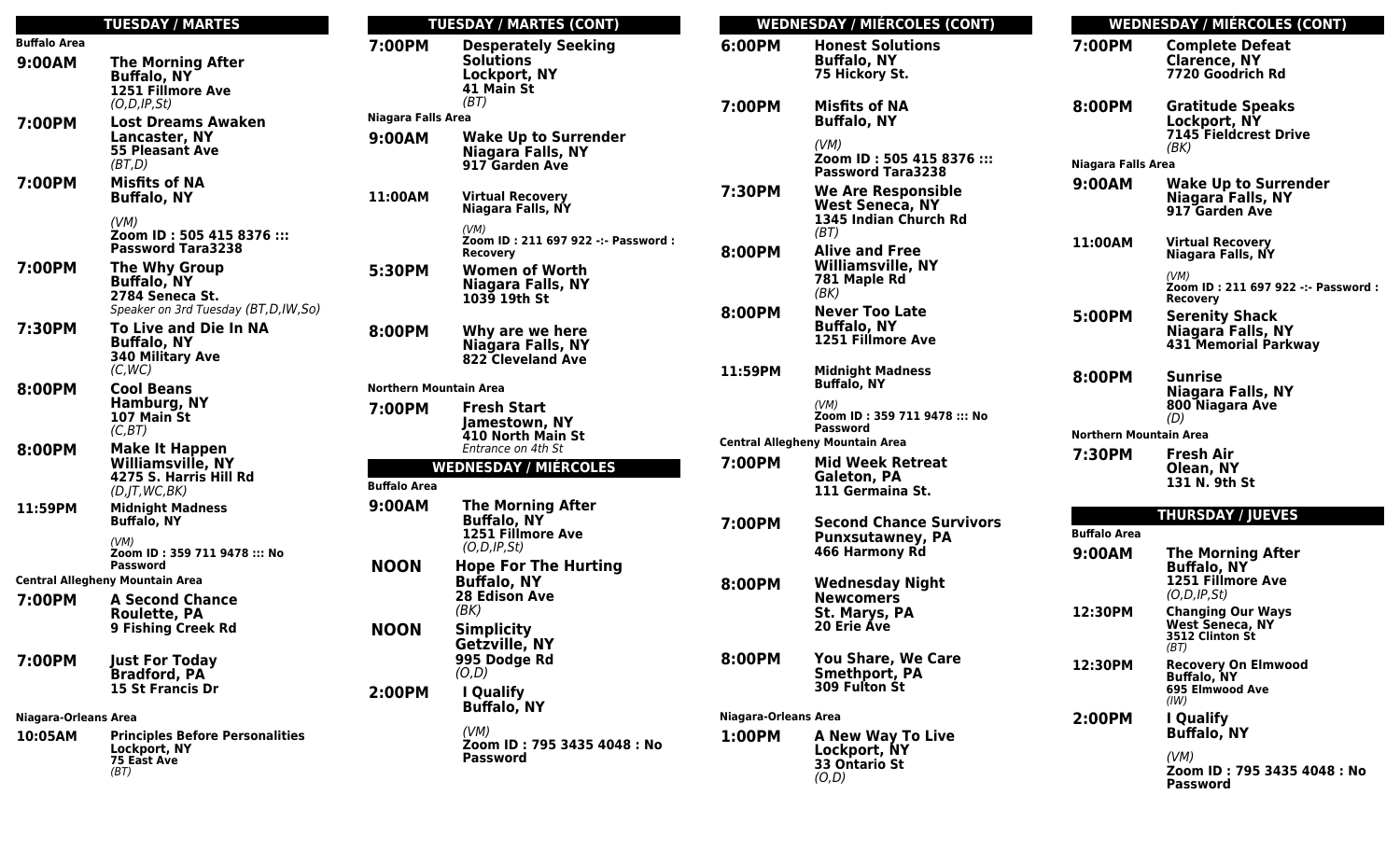|                             | <b>THURSDAY / JUEVES (CONT)</b>                                                                                      | ı                             |
|-----------------------------|----------------------------------------------------------------------------------------------------------------------|-------------------------------|
| 6:30PM                      | <b>Hope On Hertel</b><br><b>Buffalo, NY</b><br>310 Starin Ave<br>(IP)                                                | 7:00PM                        |
| 7:00PM                      | <b>Misfits of NA</b><br><b>Buffalo, NY</b>                                                                           | Niagara Fal<br>9:00AM         |
|                             | (VM)<br>Zoom ID: 505 415 8376 :::<br><b>Password Tara3238</b>                                                        |                               |
| 7:00PM                      | <b>Recovery in West Seneca</b><br><b>West Seneca, NY</b><br>3512 Clinton St<br>(BT)                                  | 11:00AM                       |
| 7:30PM                      | <b>Happy, Joyous and Free</b><br>Williamsville, NY<br>781 Maple Rd<br>(O,D)                                          | 8:00PM                        |
| 7:30PM                      | <b>Straightway</b><br><b>Orchard Park, NY</b><br>6595 E. Quaker Rd<br>(O,D)                                          | 8:00PM                        |
| 8:00PM                      | <b>Step Sisters</b><br>Depew, NY<br>410 French Rd<br>(D, W, BK)                                                      | <b>Northern M</b><br>7:30PM   |
| 11:59PM                     | <b>Midnight Madness</b><br><b>Buffalo, NY</b>                                                                        |                               |
|                             | (VM)<br>Zoom ID: 359 711 9478 ::: No<br><b>Password</b>                                                              | 8:00PM                        |
|                             | <b>Central Allegheny Mountain Area</b>                                                                               |                               |
| 6:30PM                      | <b>NA 101</b><br><b>Emporium, PA</b><br>240 E. 4th Street                                                            |                               |
|                             | Enter around back (HY)<br>Zoom ID: 861 3959 7001 -:-<br>Pwd: 226922                                                  | <b>Buffalo Area</b><br>9:00AM |
| 7:00PM                      | <b>No Matter What</b><br><b>Harrison Valley, PA</b><br><b>104 East Main Street</b>                                   | 10:00AM                       |
| <b>Niagara-Orleans Area</b> |                                                                                                                      |                               |
| 10:00AM                     | <b>Plain and Simple</b><br>Lockport, NY<br>81 Walnut St.<br>(BK)                                                     | 2:00PM                        |
| 7:00PM                      | <b>Recovery How and Why</b><br><b>North Tonawanda, NY</b><br>265 Falconer St.<br>Corner of Thompson St. (SD, WC, BK) |                               |
|                             |                                                                                                                      |                               |

|           | <b>THURSDAY / JUEVES (CONT)</b>                                       |                  |
|-----------|-----------------------------------------------------------------------|------------------|
|           | <b>Show Up to Grow Up</b><br>Lockport, NY<br>555 Davidson Rd.<br>(BT) | 6:00F            |
| ılls Area |                                                                       |                  |
|           | <b>Wake Up To Surrender</b><br>Niagara Falls, NY<br>917 Garden Ave    | 6:30F            |
|           | <b>Virtual Recovery</b><br>Niagara Falls, NY                          |                  |
|           | (VM)<br>Zoom ID: 211 697 922 -:- Password:<br>Recovery                | 7:00F            |
|           | <b>Burning Desire</b><br>Niagara Falls<br>1570 Buffalo Ave            | 7:00F            |
|           | <b>Therapeutic Value</b><br><b>Niagara Falls, NY</b>                  |                  |
|           | (VM)<br>Zoom ID: 579 805 359 -:-<br><b>Password: value</b>            | 7:30F            |
|           | <b>Mountain Area</b>                                                  |                  |
|           | <b>Just for Today</b><br>Salamanca, NY<br>387 Center St               | 7:30F            |
|           | <b>Freedom in Fredonia</b><br>Fredonia, NY<br>219 Central Ave.        | 8:00F            |
|           |                                                                       |                  |
|           | <b>FRIDAY / VIERNES</b>                                               | 8:00F            |
| эa        | <b>The Morning After</b>                                              |                  |
|           | <b>Buffalo, NY</b><br>1251 Fillmore Ave<br>(O, D, IP, St)             | 9:30F            |
|           | <b>Enjoy Life</b><br>West Seneca, NY<br>3512 Clinton St.<br>(BT)      | 11:59            |
|           | I Qualify<br><b>Buffalo, NY</b>                                       |                  |
|           | (VM)<br>Zoom ID: 795 3435 4048 : No<br>Password                       | Central<br>7:00F |
|           |                                                                       |                  |

|         | <b>FRIDAY / VIERNES (CONT)</b>                                                                     |                             | <b>FRIDAY / VIERNES (CONT)</b>                                                     |
|---------|----------------------------------------------------------------------------------------------------|-----------------------------|------------------------------------------------------------------------------------|
| 6:00PM  | <b>Step Up Not Out</b><br><b>Buffalo, NY</b>                                                       | 7:00PM                      | You, Me and HP<br><b>Bradford, PA</b><br><b>23 Chambers Street</b>                 |
| 6:30PM  | (VM)<br>Zoom ID: 309 9566 7222 ::: No<br>Password<br><b>Desire Homegroup</b><br><b>Buffalo, NY</b> | 8:00PM                      | <b>Surrender for Serenity</b><br>Port Allegany, PA<br>105 Smith St                 |
|         | (VM)                                                                                               | <b>Niagara-Orleans Area</b> |                                                                                    |
| 7:00PM  | Zoom ID: 448 950977 :::<br><b>Password: hope</b><br><b>East Aurora Group</b>                       | 7:00PM                      | <b>Friday Night Lights</b><br><b>Batavia, NY</b><br>306 East Main St.              |
|         | <b>East Aurora, NY</b>                                                                             |                             | (O, D, SD, WC)                                                                     |
| 7:00PM  | 970 Main St<br><b>Misfits of NA</b>                                                                | 7:00PM                      | <b>I</b> Surrender<br>North Tonawanda, NY<br><b>265 Falconer Street</b>            |
|         | <b>Buffalo, NY</b>                                                                                 |                             | (O,D)                                                                              |
|         | (VM)<br>Zoom ID: 505 415 8376 :::<br><b>Password Tara3238</b>                                      | 7:00PM                      | <b>Keen to Be Clean</b><br>Lockport, NY<br><b>75 East Ave</b><br>(BK)              |
| 7:30PM  | <b>Acceptance, Love and Faith</b>                                                                  | <b>Niagara Falls Area</b>   |                                                                                    |
|         | <b>Blasdell, NY</b><br>67 Lake Ave<br>(BT)                                                         | 9:00AM                      | <b>Wake Up to Surrender</b><br>Niagara Falls<br>917 Garden Ave                     |
| 7:30PM  | <b>The Journey Continues</b>                                                                       |                             |                                                                                    |
|         | Depew, NY<br>496 Terrace Blvd<br>(O,D)                                                             | 11:00AM                     | <b>Virtual Recovery</b><br>Niagara Falls, NY                                       |
| 8:00PM  | <b>Inner Peace</b><br><b>Buffalo, NY</b>                                                           |                             | (VM)<br>Zoom ID: 211 697 922 -:- Password:<br><b>Recovery</b>                      |
|         | 340 Military Rd<br>(BT)                                                                            | 8:00PM                      | <b>New Beginnings</b><br>Niagara Falls, NY                                         |
| 8:00PM  | <b>Miracles of NA</b><br><b>Buffalo, NY</b>                                                        |                             | 1570 Buffalo Ave<br>(D)                                                            |
|         | 1251 Filmore Ave                                                                                   | 8:30PM                      | <b>Set Free</b><br><b>Niagara Falls, NY</b>                                        |
| 9:30PM  | <b>Late Night</b><br><b>Williamsville, NY</b>                                                      |                             | 1039 19th St.                                                                      |
|         | 781 Maple Rd<br>(O,D)                                                                              | Northern Mountain Area      |                                                                                    |
| 11:59PM | <b>Midnight Madness</b><br>Buffalo, NY<br>(VM)                                                     | 7:00PM                      | <b>Our Choice</b><br>Jamestown, NY<br>31 Water St.<br>Entrance in back (O, WC, NS) |
|         | Zoom ID: 359 711 9478 ::: No<br>Password                                                           | 7:00PM                      | <b>Time For A Change</b>                                                           |
|         | Central Allegheny Mountain Area                                                                    |                             | Olean, NY<br>131 N. 9th St                                                         |
| 7:00PM  | <b>We Need This Meeting</b><br><b>DuBois, PA</b><br>875 Sunflower Dr.                              |                             |                                                                                    |